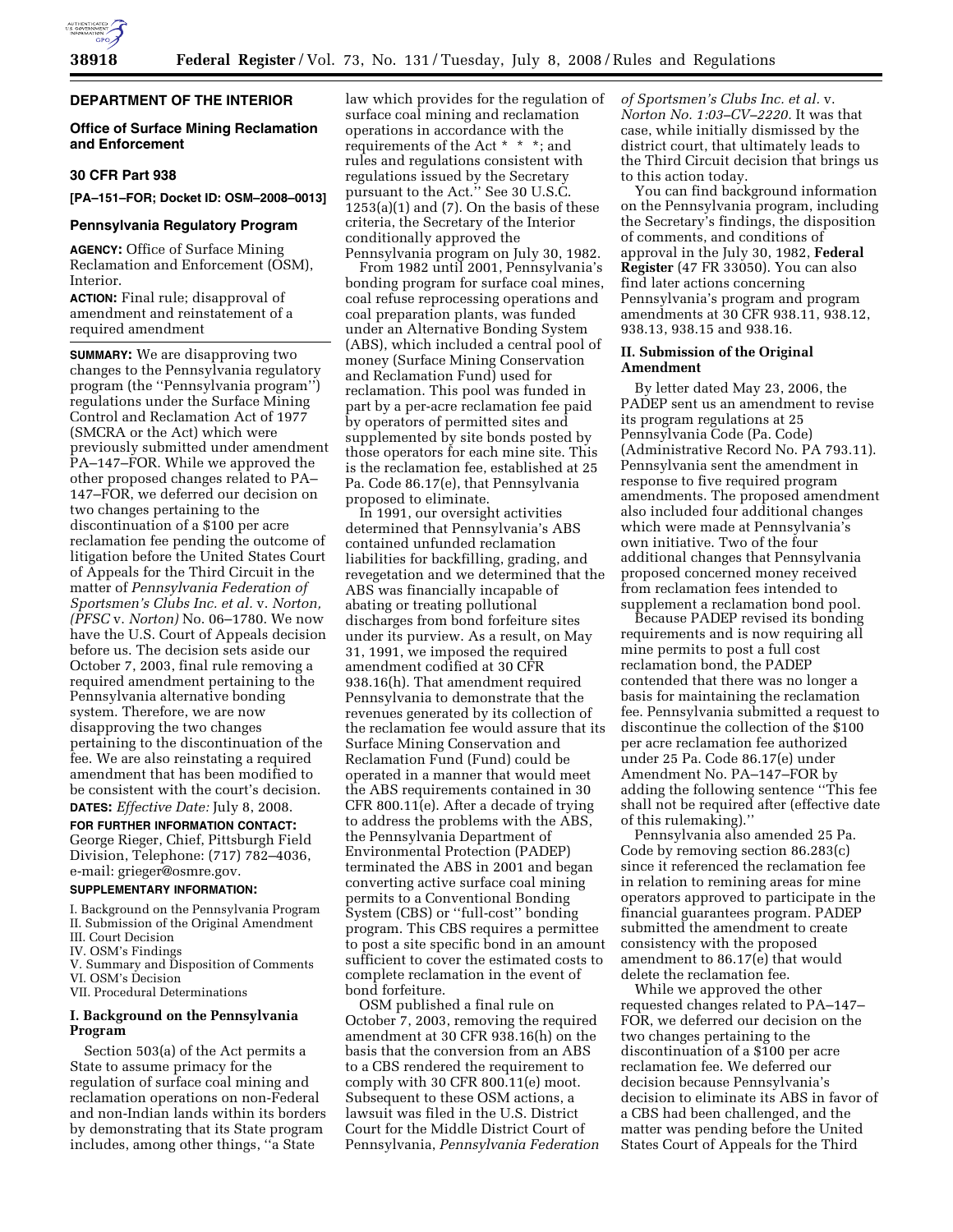Circuit in *Pennsylvania Federation of Sportsmen's Clubs* v. *Kempthorne*, No. 06–1780. (*PFSC* v. *Kempthorne*).

Specifically, if the Third Circuit were to rule that Pennsylvania could not discontinue funding for surface coal mining sites where operators defaulted on their reclamation obligations before the conversion to a CBS, and for sites with operators who subsequently default due to failure to obtain adequate full-cost bonds, then OSM could not approve the proposed elimination of the reclamation fee. Therefore, in the interest of judicial economy, we deferred our decision on this proposed change until final disposition of the *PFSC* v. *Kempthorne* matter.

#### **III. Court Decision**

On August 2, 2007, the United States Court of Appeals for the Third Circuit decided *PFSC* v. *Kempthorne*, 497 F.3d 337 (3rd Cir. 2007). At issue, relevant to this notice, was whether OSM properly terminated the requirement that Pennsylvania demonstrate that its Surface Mining Conservation and Reclamation Fund was in compliance with 30 CFR 800.11(e).

The Third Circuit concluded: ''while it is true that the 'ABS Fund' continues to exist in name, it no longer operates as an ABS, that is, as a bond pool, to provide liability coverage for new and existing mining sites.'' 497 F.3d at 349. However, the Court went on to ''conclude that 800.11(e) continues to apply to sites forfeited prior to the CBS conversion.'' *Id.* at 353. In commenting further on 30 CFR 800.11(e), the Court stated ''The plain language of this provision requires that Pennsylvania demonstrate adequate funding for mine discharge abatement and treatment at all ABS forfeiture sites.'' *Id.* at 354.

### **IV. OSM's Findings**

PADEP had proposed elimination of the \$100 per acre fee given that the ABS had been terminated and active mine sites permitted under the ABS had been converted to full-cost bonding. However, elimination of the \$100 per acre fee would essentially eliminate income to the Fund, thus reducing the amount of funds available for the reclamation of the forfeited sites bonded under the Fund. Therefore, an approval of the proposed change at 25 Pa Code 86.17(e) or the deletion of 25 Pa Code 86.283(c) would be in conflict with the Court's decision.

Also, because the Third Circuit decision set aside our 2003 removal of the required amendment at 30 CFR 938.16(h), we are now reinstating an amendment ''(h),'' which has been

modified to be consistent with the Court's decision.

### **V. Summary and Disposition of Comments**

### *Public Comments*

We asked for public comments on the original amendment (Administrative Record No. PA 793.17). We received comments from one organization, the Citizens for Pennsylvania's Future (PennFUTURE) (Administrative Record No. PA 793.18). PennFUTURE objected to the portion of the program amendment that would discontinue the collection of Pennsylvania's reclamation fee at 25 Pa. Code 86.17(e), and requested that we defer our decision on this proposed change until such time as the matter of *PFSC* v. *Kempthorne* is decided.

As we noted above, we deferred our decision with respect to the proposed amendment to 86.17(e), as well as on an ancillary proposed change at 86.283(c). With the recent Court decision, we have now concluded that we cannot approve the requested changes.

#### *Federal Agency Comments*

Under Federal regulations at 30 CFR 732.17(h)(11)(i) and section 503(b) of SMCRA, we requested comments on the original amendment from various Federal agencies with an actual or potential interest in the Pennsylvania program (Administrative Record No. PA 793.12). The Mine Safety and Health Administration (MSHA), District 1, responded (Administrative Record No. PA 793.13) and stated that it did not have any comments or concerns. The Natural Resources Conservation Service responded (Administrative Record No. PA 793.14) and stated that it did not have any comments.

### *Environmental Protection Agency (EPA) Concurrence and Comments*

Under Federal regulations at 30 CFR 732.17(h)(11)(ii), we are required to get a written concurrence from EPA for those provisions of the program amendment that relate to air or water quality standards issued under the authority of the Clean Water Act (33 U.S.C. 1251 *et seq.*) or the Clean Air Act (42 U.S.C. 7401 *et seq.*).

None of the revisions that Pennsylvania proposed to make in this amendment pertain to air or water quality standards. Therefore, we did not ask EPA to concur on the amendment.

On June 6, 2006, we requested comments on the amendment from EPA (Administrative Record No. PA 793.15). The EPA, Region III, responded and stated that it did not identify any

inconsistencies with the Clean Water Act or any other statutes or regulations under its jurisdiction.

### **VI. OSM's Decision**

Based on the above findings, we disapprove the amendment Pennsylvania sent to us on May 23, 2006, pertaining to the termination of the collection of the reclamation fee at 25 Pa. Code 86.17(e) and 86.283(c). Because we are disapproving the elimination of the fee, Pennsylvania must continue to collect this fee in accordance with 25 Pa. Code 86.17(e). For the reasons stated above, we are also disapproving the proposed deletion of 25 Pa Code 86.283(c).

We are also reinstating a required amendment formerly codified at 30 CFR 938.16(h), and modifying it to be consistent with the court's decision.

As reinstated, 30 CFR 938.16(h) will provide as follows:

By September 8, 2008, Pennsylvania must either submit information sufficient to demonstrate that revenues to the Surface Mining Conservation and Reclamation Fund (Fund) are adequate to fulfill outstanding reclamation obligations at forfeited sites for which the Fund provides partial bond coverage under 30 CFR 800.11(e), or amend its program to otherwise meet those outstanding financial obligations at these forfeited sites.

This final rule is being made effective immediately to expedite the State program amendment process and to encourage States to bring their programs into conformity with the Federal standards without undue delay. Consistency of State and Federal standards is required by SMCRA.

### **VII. Procedural Determinations**

#### *Executive Order 12630—Takings*

This rule does not have takings implications. This determination is based on the analysis performed for the counterpart Federal regulations.

# *Executive Order 12866—Regulatory Planning and Review*

This rule is exempted from review by the Office of Management and Budget under Executive Order 12866.

### *Executive Order 12988—Civil Justice Reform*

The Department of the Interior has conducted the reviews required by Section 3 of Executive Order 12988 and has determined that, to the extent allowable by law, this rule meets the applicable standards of Subsections (a) and (b) of that Section. However, these standards are not applicable to the actual language of State regulatory programs and program amendments